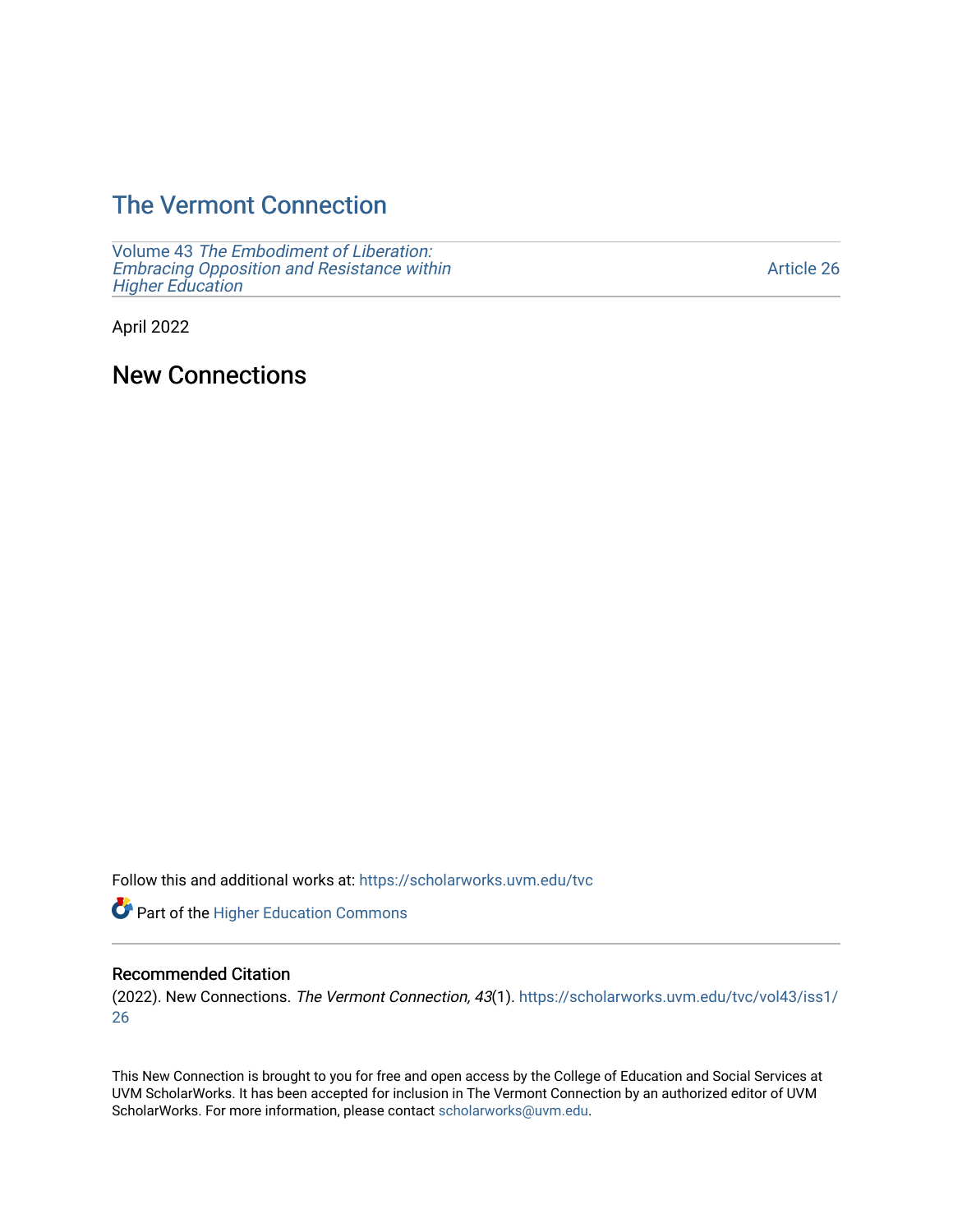

## NEW CONNECTIONS

The Vermont Connection recognizes our recent HESA graduates through the "New Connections'' they have made. Our graduates continued their journeys amidst the challenges and upheaval of this past year. We acknowledge and celebrate the Class of 2021 and their resilience, passion, and brilliance.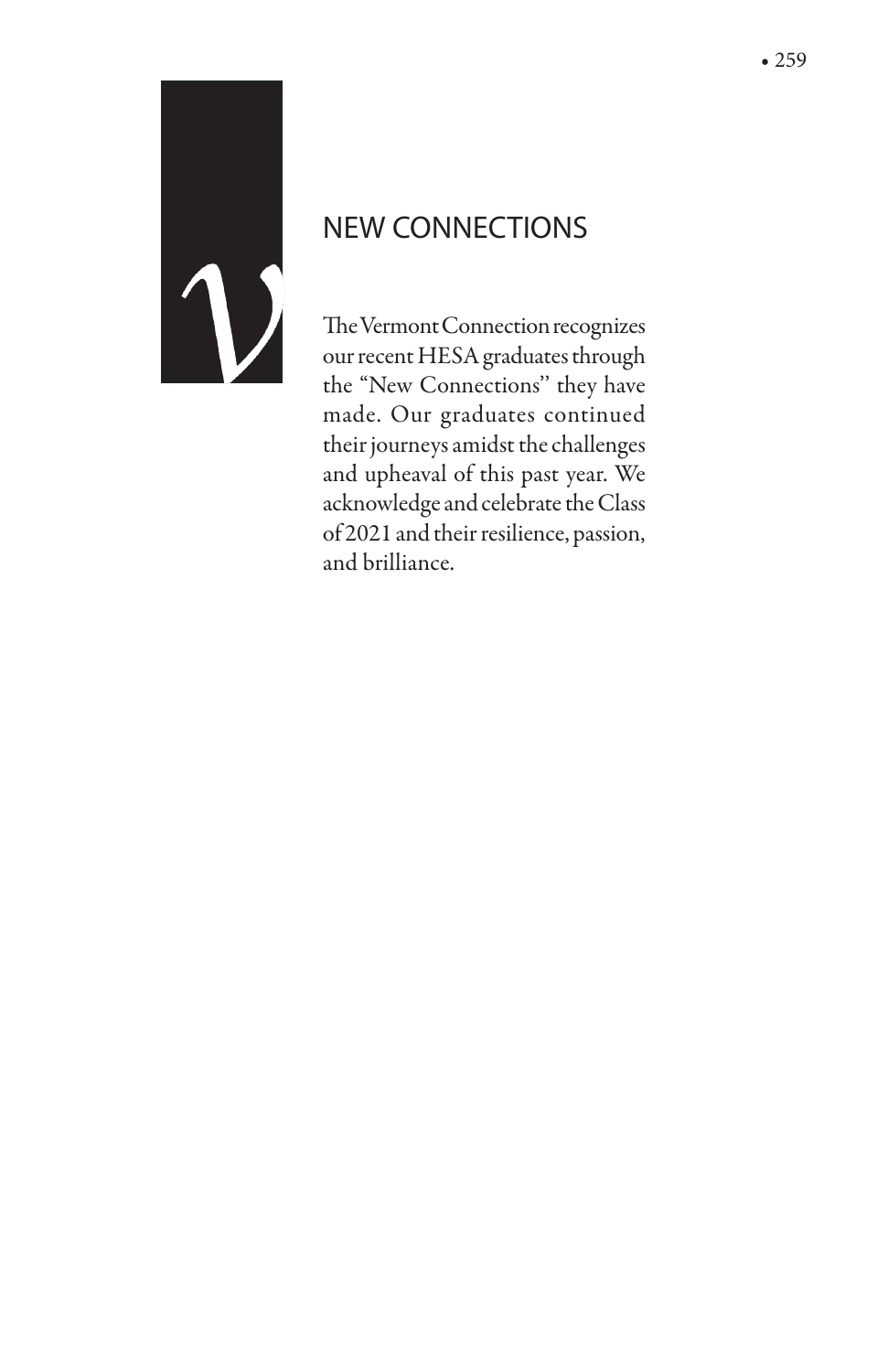260 • The Vermont Connection • 2022 • Volume 43

April Berteau QuEST-NSF Program Coordinator UNiversity of Vermont

Kirsty Nicole Bocado Activist, Community Organizer, Dancer Anakbayan, New York City

Catherine Dirksen Area Director of Housing Linfield University

Denis García Reyes Hall Director Virginia Commonwealth University

Adam Grayck Associate Hall Director University of Washington

Jimmy Huynh Business Intelligence Analyst Boston University

Jacob Joseph Assistant Director of Graduate Admissions University of Virginia

Colton McAdams Academic Advisor Rhode Island College

Joel Ontiveros College Counselor Collegewise

Tyler Portis Data Analyst Noble Network of Charter Schools